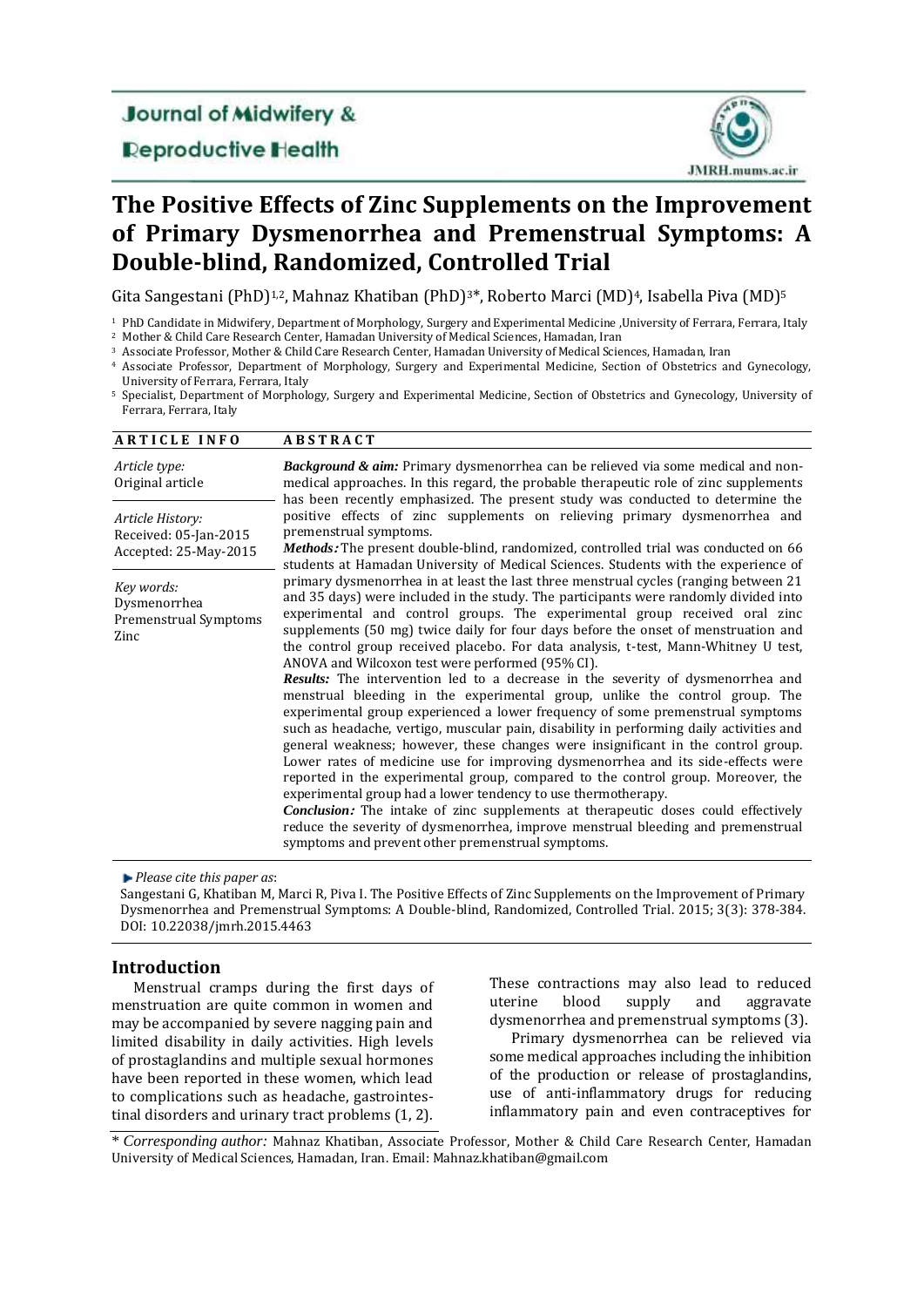preventing ovulation, menstruation and cramping (4-6). Besides, some non-medical strategies have been suggested for the treatment of dysmenorrhea such as thermotherapy, regular physical exercise, psychotherapeutic consultation, surgical interruption of pelvic nerve pathways and even holistic and alternative therapies (7-10).

In recent years, the advantageous effects of zinc supplements for improving the symptoms of dysmenorrhea have been reported. Earlier studies have indicated an association between plasma zinc level and uterine contractibility. Therefore, these supplements have been recommended for women with low zinc levels (11). Moreover, it has been suggested that plasma zinc concentration fluctuates during the menstrual cycle in a phase-related fashion in women with normal menstruation. However, the pattern of this fluctuation might alter during primary dysmenorrhea (12, 13).

Physiological changes in the uterine fluid and blood, caused by zinc supplements, and the association between zinc intake and uterine contractility have been recently more investigated, particularly in animal models (14). In a previous study, zinc sulfate had the same positive effects as ginger on dysmenorrhea (15). However, the efficiency of zinc supplements in dysmenorrhea and other premenstrual symptoms has not been clearly determined in human clinical settings. Therefore, we performed this double-blinded, randomized, controlled trial to determine the positive effects of zinc supplements on relieving primary dysmenorrhea and premenstrual symptoms.

#### **Materials and Methods**

The present double-blinded, randomized, controlled trial was conducted on 66 students at Hamadan University of Medical Sciences. Students with the experience of primary dysmenorrhea in at least the last three menstrual cycles (ranging from 21 to 35 days) were included in the study. The exclusion criteria were as follows: 1) a prior history of zinc supplement intake; 2) sensitivity to supplements; 3) failure to attend the counseling sessions; and 4) withdrawal from the study.

The sample size was estimated at 32 subjects per group, according to the following formula with

the effect size of 0.7 (95% CI and power of 0.80):

$$
n = 2(Z_{1-\frac{\alpha}{2}} + Z_{1-\beta})^2 (\frac{1}{ES})^2
$$

However, the researchers invited 34 students to be included in the experimental group. All participants were asked to attend some meetings. During the first consultation session, the study objectives and procedures were explained. The subjects were asked to use only mefenamic acid capsules for medical treatment or local thermotherapy as a nonmedical approach for relieving dysmenorrhea during the research period (one menstrual cycle before and one after the intervention). Then, written informed consents were obtained and baseline data were collected, using a selfadministered questionnaire.

The second consultation session was held to verify subjects' compliance with the guidelines and routes of drug use in the next cycle. The third session was held after the second menstrual cycle for assessing the subjects' compliance with instructions on the use of supplements (or placebo) and completing the questionnaires after the intervention.

Before the second session, the participants were randomly divided into experimental and control groups. The experimental group received oral zinc supplements (50 mg) twice per day for a period of four days before the onset of menstruation. The control group received placebo medicines with the same shape, color and duration of use as zinc supplements. In order to prevent any physical or mental complications, the subjects were asked to contact the researchers to benefit from their expert advice. There was no attrition in either of the groups.

For the assessment of symptoms and pain severity, the participants were familiarized with a 10-point visual analog scale (VAS), ranging from 0 (no pain) to 10 (the worst imaginable pain). The results were presented as mean±standard deviation (SD) for quantitative variables; for categorical variables, frequency distribution was applied.

The categorical variables were compared, using Chi-square or Fisher's exact test. The quantitative variables were compared, using ttest, Mann-Whitney U test, ANOVA and Wilcoxon test. For statistical analysis, SPSS version 16 was applied (SPSS Inc., Chicago, IL, USA). P-value ≤ 0.05 was considered statistically significant.

*379 J Midwifery Reprod Health. 2015; 3(3): 378-384.*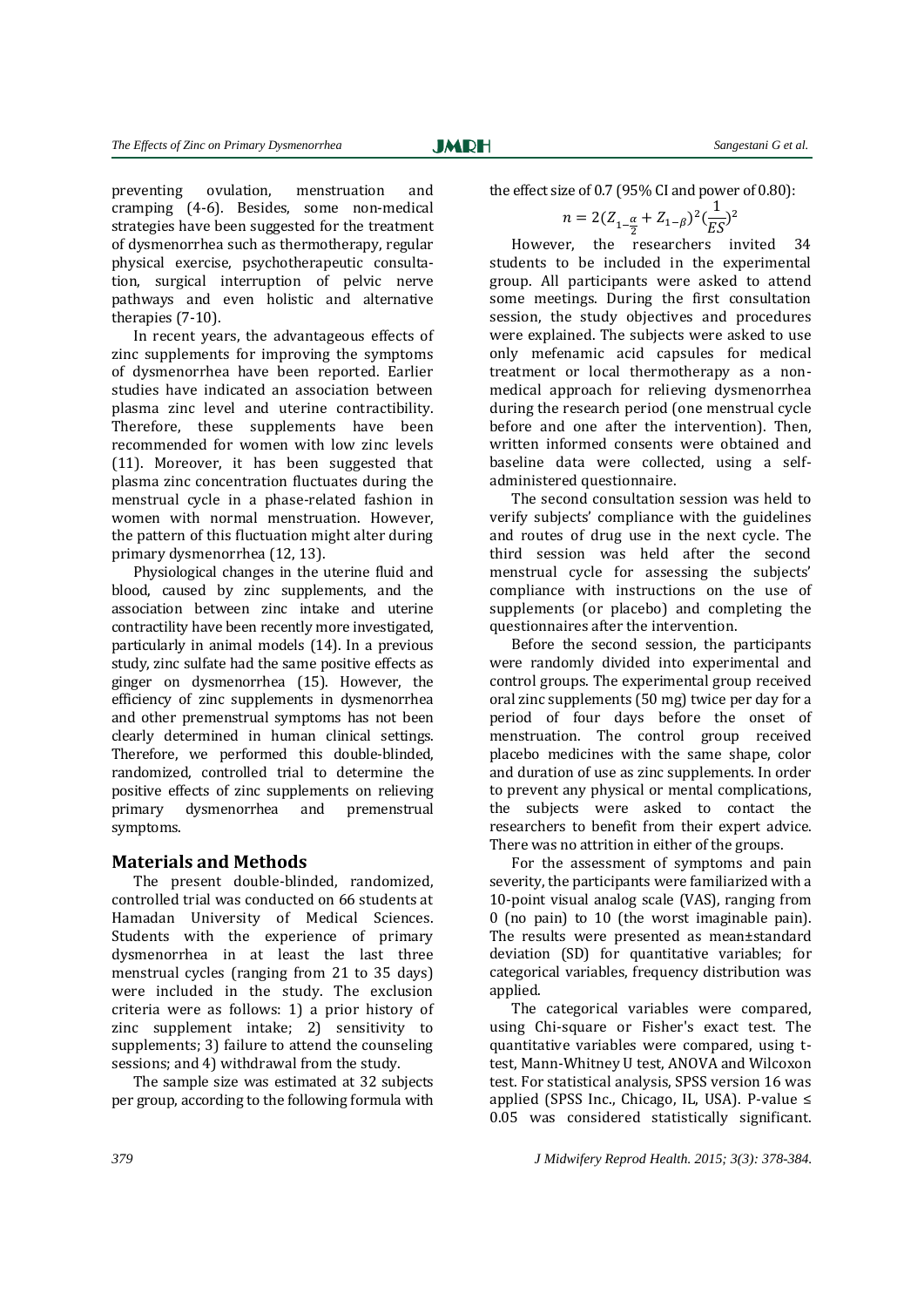**JMRH** 

coffee (P>0.05).

control groups were similar in terms of mean age, menarche, educational course, occupational status, regular sports and even drinking tea and

This study was registered in IRCT (code: IRCT201106186827N1).

#### **Results**

As shown in Table 1, the experimental and

**Table 1.** Comparison of demographic characteristics between the two groups

|                             | <b>Experimental</b> |                             |         |  |
|-----------------------------|---------------------|-----------------------------|---------|--|
| Demographic characteristics | group               | Control group<br>$(n = 32)$ | P-value |  |
|                             | $(n = 34)$          |                             |         |  |
| Age (year)                  | $21.5 \pm 2.5$      | 21.7/2.2                    | 0.75    |  |
| <b>Educational course</b>   |                     |                             | 0.36    |  |
| <b>Nursing</b>              | 2(5.9)              | 2(6.2)                      |         |  |
| Midwifery                   | 13 (38.2)           | 9(28.1)                     |         |  |
| Medicine                    | 2(5.9)              | 2(6.2)                      |         |  |
| Health                      | 9(26.5)             | 4(12.5)                     |         |  |
| Dentistry                   | 3(8.8)              | 3(9.4)                      |         |  |
| <b>Others</b>               | 5(14.7)             | 12 (37.5)                   |         |  |
| <b>Occupational status</b>  |                     |                             | 0.99    |  |
| Employed                    | 33 (97.0)           | 31 (97.0)                   |         |  |
| Unemployed                  | 1(3.0)              | 1(3.0)                      |         |  |
| Age of menstruation (yr.)   | $13.2 \pm 1.0$      | $13.6 \pm 1.3$              | 0.23    |  |
| <b>Regular sports</b>       |                     |                             | 0.92    |  |
| Yes                         | 5(14.7)             | 5(15.6)                     |         |  |
| No                          | 29 (85.3)           | 27 (84.4)                   |         |  |
| Drinking tea                |                     |                             | 0.40    |  |
| Yes                         | 33 (97.1)           | 32 (100)                    |         |  |
| No                          | 1(2.9)              | 0(0)                        |         |  |
| <b>Drinking coffee</b>      |                     |                             | 0.40    |  |
| Yes                         | 2(5.9)              | 4(12.5)                     |         |  |
| No                          | 32 (94.1)           | 28 (87.5)                   |         |  |

**Table 2.** Comparison of dysmenorrhea and its manifestations between the two groups before and after the intervention

| <b>Variables</b>                         | <b>Before</b><br>After |                  | P-value    |  |
|------------------------------------------|------------------------|------------------|------------|--|
|                                          | Mean ± SD              | Mean $\pm$ SD    |            |  |
| The duration of menstruation (day)       |                        |                  |            |  |
| Control group $(n=32)$                   | $5.62 \pm 1.3$         | $5.59 \pm 1.2$   | 0.21       |  |
| Experimental group $(n=34)$              | $6.15 \pm 1.3$         | $6.06 \pm 1.2$   | 0.57       |  |
| P-value                                  | 0.11                   | 0.12             |            |  |
| The interval between menstruations (day) |                        |                  |            |  |
| Control group $(n=32)$                   | $27.66 \pm 2.8$        | $27.56 \pm 2.9$  | 0.69       |  |
| Experimental group $(n=34)$              | $28.26 \pm 2.6$        | $28.32 \pm 2.5$  | 0.49       |  |
| P-value                                  | 0.36                   | 0.36             |            |  |
| The severity of bleeding (cc)            |                        |                  |            |  |
| Control group $(n=32)$                   | $81.2 \pm 71.2$        | $78.9 \pm 60.5$  | 0.96       |  |
| Experimental group $(n=34)$              | $78.2 \pm 54.1$        | $64.3 \pm 32.5$  | $0.1*$     |  |
| P-value                                  | 0.80                   | $0.02*$          |            |  |
| The severity of dysmenorrhea (VAS=0-100) |                        |                  |            |  |
| Control group $(n=32)$                   | $56.25 \pm 15.0$       | $54.53 \pm 18.1$ | 0.44       |  |
| Experimental group $(n=34)$              | $64.85 \pm 16.2$       | $41.47 \pm 22.3$ | $0.000***$ |  |
| P-value                                  | $0.03*$                | $0.01*$          |            |  |
| $*$ P < 0.05                             |                        |                  |            |  |

*J Midwifery Reprod Health. 2015; 3(3): 378-384. 380*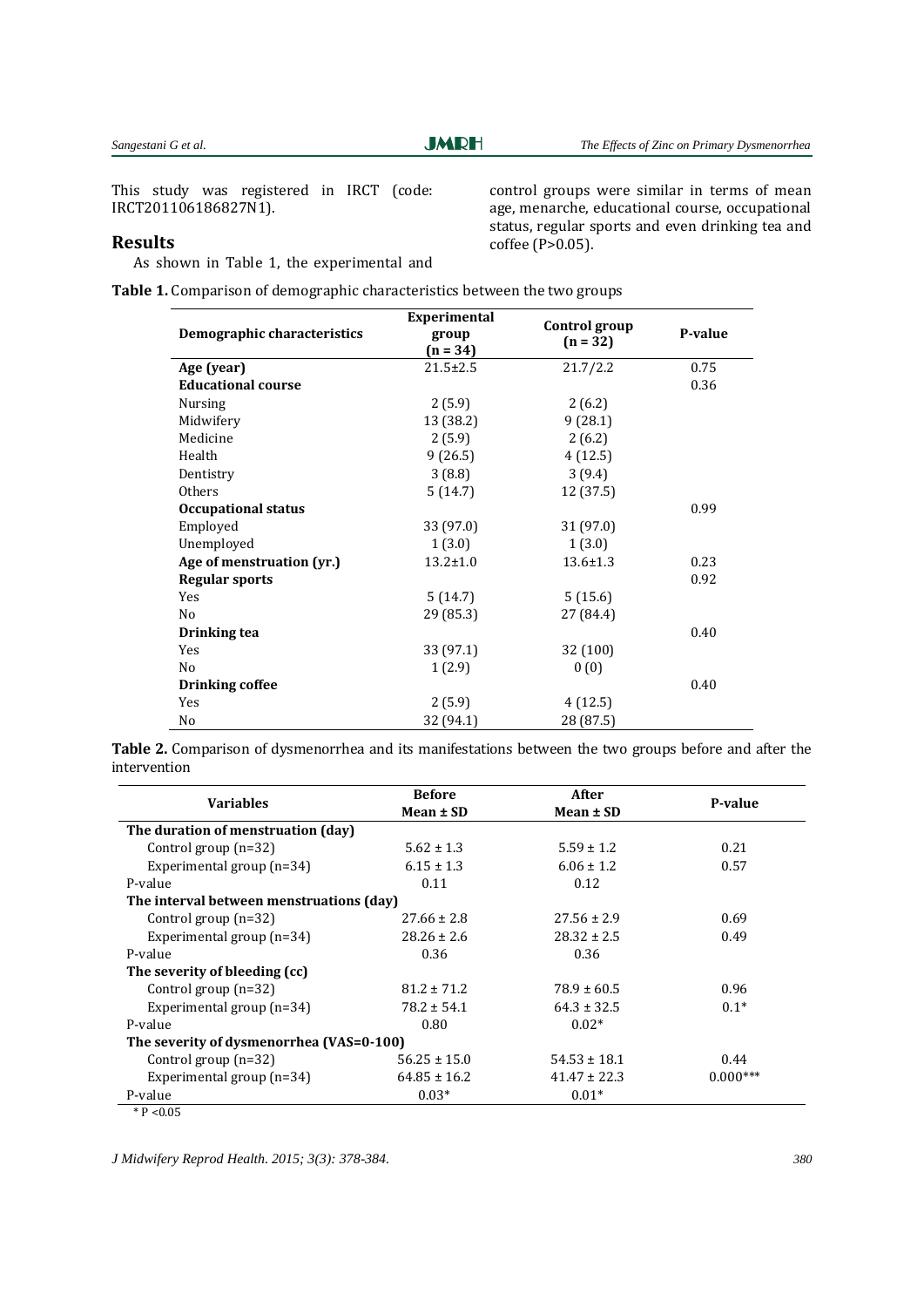None of the participants in the two groups had a prior history of smoking or alcohol use. Regarding the improvement of dysmenorrhea and the associated manifestations (Table 2), the use of zinc supplements led to a decrease in the severity of dysmenorrhea (P<0.05) and menstru-al bleeding in the experimental group (P<0.05), unlike the control group. However, the intake of this supplement did not affect the duration of menstruation or the interval between menstrual cycles.

| Table 3. Comparison of premenstrual signs and symptoms between the two groups before and after the |  |  |
|----------------------------------------------------------------------------------------------------|--|--|
| intervention                                                                                       |  |  |

|                                | <b>Before the</b> | After the    | P-value     |  |
|--------------------------------|-------------------|--------------|-------------|--|
| <b>Variables</b>               | intervention      | intervention |             |  |
| Headache                       |                   |              |             |  |
| Experimental group             | 11 (32.4 %)       | $6(17.6\%)$  | 0.12        |  |
| Control group                  | $6(18.8\%)$       | $7(21.9\%)$  | 0.11        |  |
| P-value                        | 0.19              | 0.68         |             |  |
| <b>Vertigo</b>                 |                   |              |             |  |
| Experimental group             | $9(26.5\%)$       | $2(5.90\%)$  | 0.63        |  |
| Control group                  | 8 (25.0 %)        | 10 (31.2 %)  | $0.04*$     |  |
| P-value                        | 0.89              | $0.01*$      |             |  |
| <b>Nausea</b>                  |                   |              |             |  |
| Experimental group             | 21 (61.8 %)       | 18 (52.9 %)  | 0.55        |  |
| Control group                  | 21 (65.6 %)       | 20 (62.5 %)  | 0.57        |  |
| P-value                        | 0.51              | 0.95         |             |  |
| <b>Vomiting</b>                |                   |              |             |  |
| Experimental group             | $6(17.6\%)$       | $2(5.9\%)$   | 0.50        |  |
| Control group                  | $2(6.2\%)$        | $4(12.5\%)$  | 0.35        |  |
| P-value                        | 0.16              | 0.35         |             |  |
| Constipation                   |                   |              |             |  |
| Experimental group             | 8 (23.5 %)        | $4(11.8\%)$  | 0.13        |  |
| Control group                  | $3(9.4\%)$        | 3(9.4)       | 1.000       |  |
| P-value                        | 0.12              | 0.75         |             |  |
| <b>Diarrhea</b>                |                   |              |             |  |
| Experimental group             | $9(26.5\%)$       | 11 (32.4 %)  | 0.85        |  |
| Control group                  | $9(28.1\%)$       | $6(18.8\%)$  | 1.000       |  |
| P-value                        | 0.35              | 0.35         |             |  |
| <b>Urinary urgency</b>         |                   |              |             |  |
| Experimental group             | 18 (52.9)         | 19 (55.9)    | 1.000       |  |
| Control group                  | 11 (34.4)         | 11 (34.4)    | $0.10\,$    |  |
| P-value                        | 0.13              | 0.08         |             |  |
| Muscular pain                  |                   |              |             |  |
| Experimental group             | 27 (79.4)         | 20(57.6)     | $0.003$ **  |  |
| Control group                  | 23 (71.9)         | 22 (68.8)    | 0.31        |  |
| P-value                        | 0.06              | 0.43         |             |  |
| Disability in performing daily |                   |              |             |  |
| activities                     |                   |              |             |  |
| Experimental group             | 27 (79.4)         | 10 (29.4)    | $0.000$ *** |  |
| Control group                  | 29 (90.6)         | 26 (81.2)    | 0.25        |  |
| P-value                        | 0.20              | $0.000$ ***  |             |  |
| Weakness                       |                   |              |             |  |
| Experimental group             | 33 (97.1)         | 26 (76.5)    | $0.02*$     |  |
| Control group                  | 26 (81.2)         | 21 (65.5)    | 0.06        |  |
| P-value                        | 0.04              | 0.33         |             |  |

 $* \text{P} < 0.05, ** \text{P} < 0.01, ** \text{P} < 0.001$ 

*Journal of Midwifery & Reproductive health. 2013; 3(3): 378-384. 381*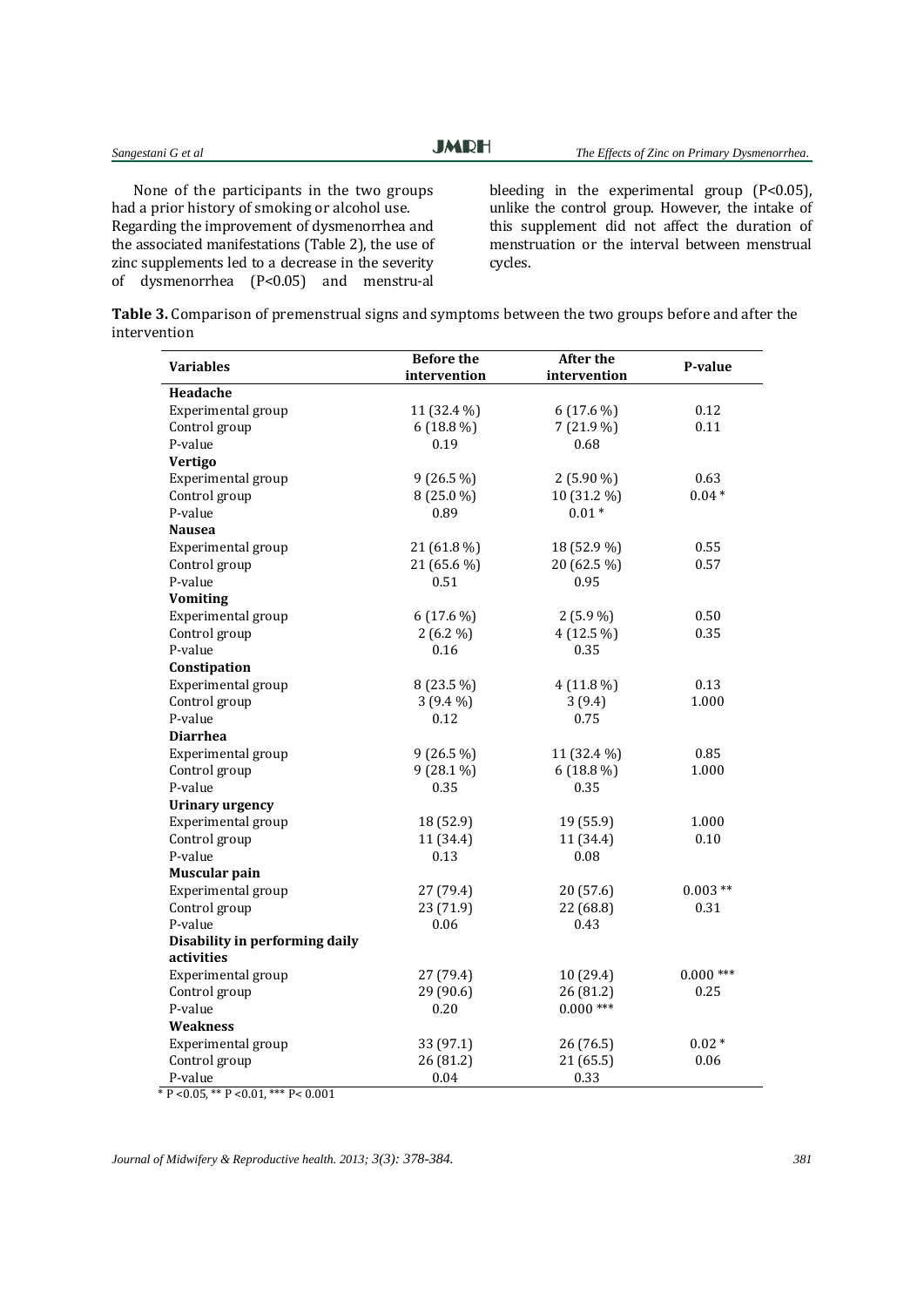With respect to premenstrual symptoms (Table 3), the experimental group experienced lower rates of some complications such as vertigo (P<0.05), muscular pain (P<0.01), disability in performing daily activities (P<0.001) and general weakness (P<0.01); however, these changes were insignificant in the control group (P>0.05).

A reduction was observed in the rate of

physician visit in the experimental group from five before the intervention (14.7%) to zero after the intervention (0.0%). In the control group, the rate of physician visit increased from two (6.2%) to three (9.4%). However, the difference between the two groups was not statistically significant (P=0.07).

**Table 4.** Comparison of two groups based on the use of mefenamic acid and local thermotherapy before and after the intervention

| <b>Variables</b>             | <b>Before the intervention</b> |      |             | After the intervention |      |     | Wilcoxon test  |
|------------------------------|--------------------------------|------|-------------|------------------------|------|-----|----------------|
| Mefenamic acid (Number)      | Yes $n$ $(\%)$                 | Mean | <b>SD</b>   | Yes $n$ $(\%)$         | Mean | SD  |                |
| Experimental group           | 31 (91.2)                      | 2.2  | 1.4         | 20(58.8)               | 1.5  | 1.8 | $P = .04*$     |
| Control group                | 27 (84.4)                      | 2.1  | 1.3         | 28 (87.5)              | 2.1  | 1.3 | $P = .92$      |
| Mann-Whitney U test          | $P = .80$                      |      | $P = 0.02*$ |                        |      |     |                |
| <b>Thermotherapy (hours)</b> |                                |      |             |                        |      |     | McNemar's test |
| Experimental group           | 16(47.1)                       | 1.50 | .80         | 8(23.5)                | 1.3  | .90 | $P = .09$      |
| Control group                | 16(50.0)                       | 1.44 | .63         | 17(53.1)               | 1.41 | 1.1 | $P = 1.00$     |
| $X^2$                        | $P = 19$                       |      | $P = 01*$   |                        |      |     |                |
| $* P < 0.05$                 |                                |      |             |                        |      |     |                |

The subjects, who received zinc supplements, reported lower rates of medicine use for improving the severity of dysmenorrhea and premenstrual symptoms (P<0.05). They also had a lower tendency to use thermotherapy (P<0.05) (Table 4).

#### **Discussion**

The present intervention, which included the use of zinc supplements, reduced the severity of dysmenorrhea and menstrual bleeding in the experimental group, unlike the control group. Furthermore, the use of these supplements could effectively prevent the presentation of some premenstrual symptoms such as headache, vertigo, muscular pain, disability in performing daily activities and general weakness. Moreover, the use of medical and non-medical regimens in those receiving zinc supplements considerably decreased.

Considering the central role of prostaglandins and potent leukotrienes in causing menstrual cramps, zinc supplements are speculated to inhibit the metabolism of these mediators (16, 17). Some case-series have shown that the daily intake of zinc (1-3 30 mg) four days prior to the onset of menstruation could prevent menstrual cramping (1).

Considering the fact that the activities of prostaglandins in inducing menstrual cramps are mainly mediated by COX-2 precursors, it seems that these precursors contribute to the efficacy of zinc supplements. Furthermore, it is now hypothesized that zinc supplements can limit dysmenorrhea-related inflammation, given the antioxidant and anti-inflammatory effects of these supplements in the uterus; therefore, micro-vascular circulation of the uterus can be improved by zinc consumption (18).

An important concern is that the positive effects of zinc supplements are entirely dosedependent. According to previous research, consuming 31 mg of zinc per day could<br>effectively prevent the symptoms of effectively prevent the symptoms of premenstrual tension, while the use of 15 mg of zinc (or less) did not seem effective. In our observation, participants consumed 50 mg zinc supplements twice a day, which seemed to be potentially effective in relieving menstrual bleeding and dysmenorrhea. In a similar experiment, use of 30 mg of zinc once to three times a day for a period of 1-4 days immediately before menstruation was recommended for preventing dysmenorrhea (1).

Some guidelines have recommended different doses of zinc for various age groups in order to maximize its efficacy. The Recommended Dietary Allowance (RDA) in the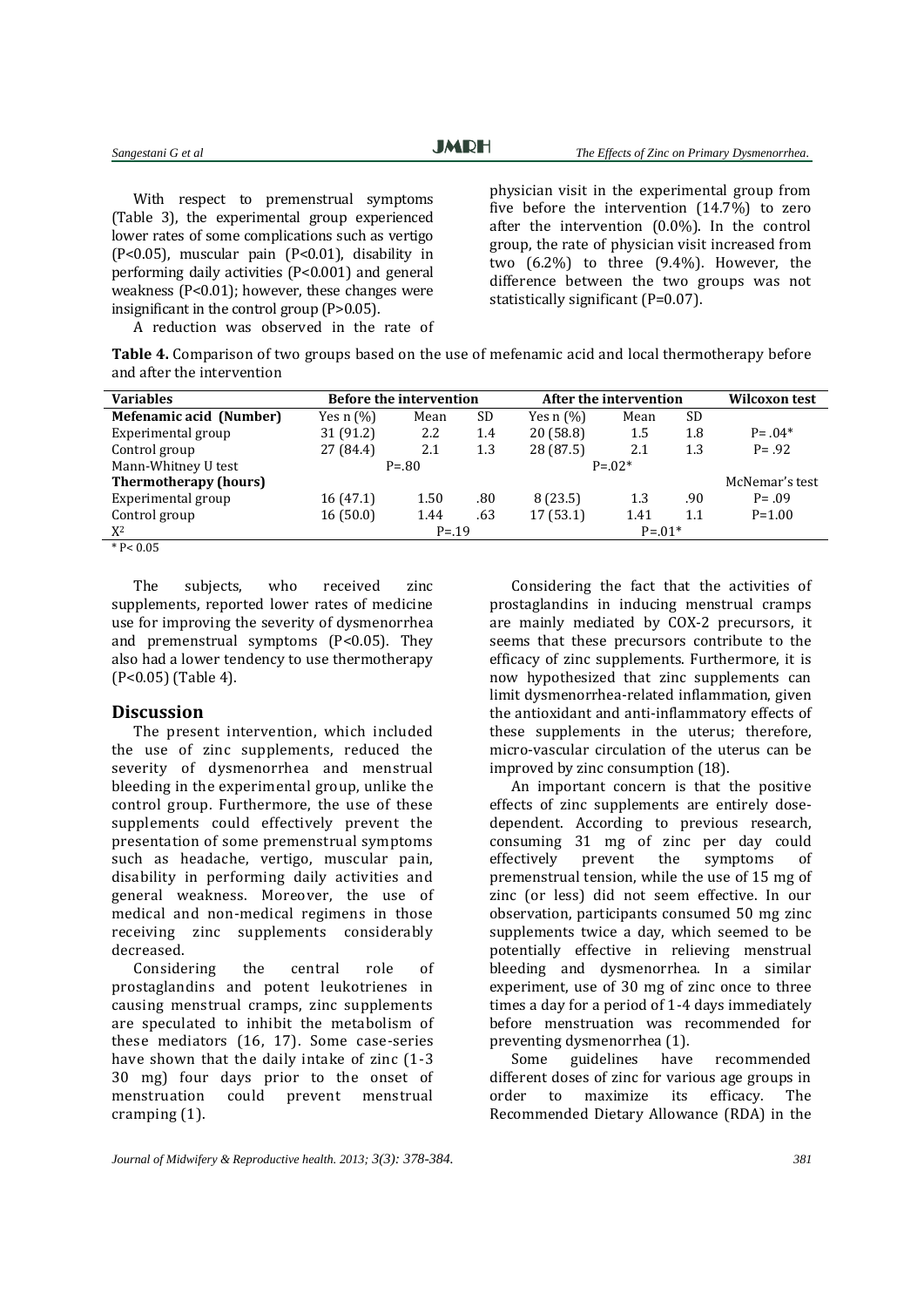United States for zinc is 9 mg per day for females, aged 14-18 years, and 8 mg per day for females, aged 19 or higher. However, those who use zinc supplements for therapeutic reasons need higher doses. In fact, the tolerable upper intake level for zinc is 34 mg per day for females, aged 14-18 years, and 40 mg per day for women, aged 19 or higher (19).

Recent studies have globally emphasized on zinc deficiency and the essentiality of this element for humans. Zinc deficiency has been reported to affect nearly two billion people in developing countries. This deficiency could lead to some serious abnormalities including growth retardation, hypogonadism, rough skin, impaired immunity, neuro-sensory disorders and cognitive impairment, especially in developing communities (20, 21). In fact, the high rates of severe dysmenorrhea can be explained by the increasing trend of zinc deficiency. Therefore, enhancing zinc nutrition and promoting its intake at therapeutic dosages are strongly recommended to control zinc deficiency, particularly in young women.

#### **Conclusion**

The consumption of zinc supplements at therapeutic doses can effectively reduce the severity of dysmenorrhea, improve menstrual bleeding and prevent some menstrual complications. However, further longitudinal research with a larger sample size is required.

#### **Acknowledgment**

We would like to thank the undergraduate students of midwifery, who participated in this study. We also express our gratitude to Mother and Child Care Research Center and the Vice-Chancellor for Research and Technology at Hamadan University of Medical Sciences for their cooperation and support.

#### **Conflict of Interest**

There were no conflicts of interest.

#### **References**

- 1. Eby GA. Zinc treatment prevents dysmenorrhea. Medical Hypotheses. 2007; 69(2):297–301.
- 2. Kelly RW, Abel MH. Copper and zinc inhibit the metabolism of prostaglandin by the human

uterus. Biology of Reproduction. 1983; 28(4):883–889.

- 3. Altunyurt S, Göl M, Altunyurt S, Sezer O, Demir N. Primary dysmenorrhea and uterine blood flow: a color Doppler study. The Journal of Reproductive Medicine. 2005; 50(4):251-255.
- 4. Livshits A, Seidman DS. Role of Non-Steroidal Anti-Inflammatory Drugs in Gynecology. Pharmaceuticals. 2010; 3(7): 2082-2089.
- 5. [Robinson JC,](http://www.ncbi.nlm.nih.gov/pubmed?term=Robinson%20JC%5BAuthor%5D&cauthor=true&cauthor_uid=1536234) [Plichta S,](http://www.ncbi.nlm.nih.gov/pubmed?term=Plichta%20S%5BAuthor%5D&cauthor=true&cauthor_uid=1536234) [Weisman CS,](http://www.ncbi.nlm.nih.gov/pubmed?term=Weisman%20CS%5BAuthor%5D&cauthor=true&cauthor_uid=1536234) [Nathanson](http://www.ncbi.nlm.nih.gov/pubmed?term=Nathanson%20CA%5BAuthor%5D&cauthor=true&cauthor_uid=1536234)  [CA,](http://www.ncbi.nlm.nih.gov/pubmed?term=Nathanson%20CA%5BAuthor%5D&cauthor=true&cauthor_uid=1536234) [Ensminger M.](http://www.ncbi.nlm.nih.gov/pubmed?term=Ensminger%20M%5BAuthor%5D&cauthor=true&cauthor_uid=1536234) Dysmenorrhea and use of oral contraceptives in adolescent women attending a family planning clinic. [American](http://www.ncbi.nlm.nih.gov/pubmed/1536234)  [Journal of Obstetrics and Gynecology.](http://www.ncbi.nlm.nih.gov/pubmed/1536234) 1992; 166(2):578-583.
- 6. [Harada T,](http://www.ncbi.nlm.nih.gov/pubmed?term=Harada%20T%5BAuthor%5D&cauthor=true&cauthor_uid=18164001) [Momoeda M,](http://www.ncbi.nlm.nih.gov/pubmed?term=Momoeda%20M%5BAuthor%5D&cauthor=true&cauthor_uid=18164001) [Taketani Y,](http://www.ncbi.nlm.nih.gov/pubmed?term=Taketani%20Y%5BAuthor%5D&cauthor=true&cauthor_uid=18164001) [Hoshiai H,](http://www.ncbi.nlm.nih.gov/pubmed?term=Hoshiai%20H%5BAuthor%5D&cauthor=true&cauthor_uid=18164001)  [Terakawa N.](http://www.ncbi.nlm.nih.gov/pubmed?term=Terakawa%20N%5BAuthor%5D&cauthor=true&cauthor_uid=18164001) Low-dose oral contraceptive pill for dysmenorrhea associated with endometriosis: a placebo-controlled, doubleblind, randomized trial. [Fertility and Sterility.](http://www.ncbi.nlm.nih.gov/pubmed/18164001) 2008; 90(5):1583-1588.
- 7. Hong YR. [Effects of heat therapy using a far](http://www.ncbi.nlm.nih.gov/pubmed/21516008)  [infrared rays heating element for](http://www.ncbi.nlm.nih.gov/pubmed/21516008)  [dysmenorrhea in high school girls.](http://www.ncbi.nlm.nih.gov/pubmed/21516008) Journal of Korean Academy of Nursing. 2011; 41(1):141- 148.
- 8. Mahvash N, Eidy A, Mehdi K, Zahra MT, Mani M, Shahla H. The Effect of Physical Activity on Primary Dysmenorrhea of Female University Students. World Applied Sciences Journal. 2012; 17(10):1246-1252.
- 9. [Latthe PM,](http://www.ncbi.nlm.nih.gov/pubmed?term=Latthe%20PM%5BAuthor%5D&cauthor=true&cauthor_uid=17230282) [Proctor ML,](http://www.ncbi.nlm.nih.gov/pubmed?term=Proctor%20ML%5BAuthor%5D&cauthor=true&cauthor_uid=17230282) [Farquhar CM,](http://www.ncbi.nlm.nih.gov/pubmed?term=Farquhar%20CM%5BAuthor%5D&cauthor=true&cauthor_uid=17230282) [Johnson](http://www.ncbi.nlm.nih.gov/pubmed?term=Johnson%20N%5BAuthor%5D&cauthor=true&cauthor_uid=17230282) [N,](http://www.ncbi.nlm.nih.gov/pubmed?term=Johnson%20N%5BAuthor%5D&cauthor=true&cauthor_uid=17230282) [Khan KS.](http://www.ncbi.nlm.nih.gov/pubmed?term=Khan%20KS%5BAuthor%5D&cauthor=true&cauthor_uid=17230282) Surgical interruption of pelvic nerve pathways in dysmenorrhea: a systematic review of effectiveness. [Acta Obstetricia et](http://www.ncbi.nlm.nih.gov/pubmed/17230282)  [Gynecologica Scandinavica.](http://www.ncbi.nlm.nih.gov/pubmed/17230282) 2007; 86(1):4-15.
- 10. Lloyd KB, Hornsby LB. [Complementary and](http://www.ncbi.nlm.nih.gov/pubmed/19841247)  [alternative medications for women's health](http://www.ncbi.nlm.nih.gov/pubmed/19841247)  [issues.](http://www.ncbi.nlm.nih.gov/pubmed/19841247) Nutrition in Clinical Practice. 2009; 24(5):589-608.
- 11. [Durá-Travé T,](http://www.ncbi.nlm.nih.gov/pubmed?term=Dur%C3%A1-Trav%C3%A9%20T%5BAuthor%5D&cauthor=true&cauthor_uid=6610608) [Puig-Abuli M,](http://www.ncbi.nlm.nih.gov/pubmed?term=Puig-Abuli%20M%5BAuthor%5D&cauthor=true&cauthor_uid=6610608) [Monreal I,](http://www.ncbi.nlm.nih.gov/pubmed?term=Monreal%20I%5BAuthor%5D&cauthor=true&cauthor_uid=6610608) [Villa-](http://www.ncbi.nlm.nih.gov/pubmed?term=Villa-Elizaga%20I%5BAuthor%5D&cauthor=true&cauthor_uid=6610608)[Elizaga I.](http://www.ncbi.nlm.nih.gov/pubmed?term=Villa-Elizaga%20I%5BAuthor%5D&cauthor=true&cauthor_uid=6610608) Relation between maternal plasmatic zinc levels and uterine contractility. [Gynecologic and Obstetric Investigation.](http://www.ncbi.nlm.nih.gov/pubmed/6610608) 1984; 17(5):247-251.
- 12. [Deuster PA,](http://www.ncbi.nlm.nih.gov/pubmed?term=Deuster%20PA%5BAuthor%5D&cauthor=true&cauthor_uid=3674170) [Dolev E,](http://www.ncbi.nlm.nih.gov/pubmed?term=Dolev%20E%5BAuthor%5D&cauthor=true&cauthor_uid=3674170) [Bernier LL,](http://www.ncbi.nlm.nih.gov/pubmed?term=Bernier%20LL%5BAuthor%5D&cauthor=true&cauthor_uid=3674170) [Trostmann UH.](http://www.ncbi.nlm.nih.gov/pubmed?term=Trostmann%20UH%5BAuthor%5D&cauthor=true&cauthor_uid=3674170)  Magnesium and zinc status during the menstrual cycle. [American Journal of Obstetrics](http://www.ncbi.nlm.nih.gov/pubmed/3674170) [and Gynecology.](http://www.ncbi.nlm.nih.gov/pubmed/3674170) 1987; 157(4Pt1):964-968.
- 13. [Hähn N,](http://www.ncbi.nlm.nih.gov/pubmed?term=H%C3%A4hn%20N%5BAuthor%5D&cauthor=true&cauthor_uid=4678746) [Paschen K,](http://www.ncbi.nlm.nih.gov/pubmed?term=Paschen%20K%5BAuthor%5D&cauthor=true&cauthor_uid=4678746) [Haller J.](http://www.ncbi.nlm.nih.gov/pubmed?term=Haller%20J%5BAuthor%5D&cauthor=true&cauthor_uid=4678746) Serum levels of copper, iron, magnesium, calcium and zinc in women with a normal menstrual cycle, under treatment with oral hormonal contraceptives and in pregnancy. [Archiv Für Gynäkologie.](http://www.ncbi.nlm.nih.gov/pubmed/4678746) 1972; 213(2):176-186.
- 14. Alavi-Shoushtari SM, AsriRezaie S, Pak M, Alizadeh S, Abedizadeh R, Khaki A. Copper and

*383 J Midwifery Reprod Health. 2015; 3(3): 378-384.*